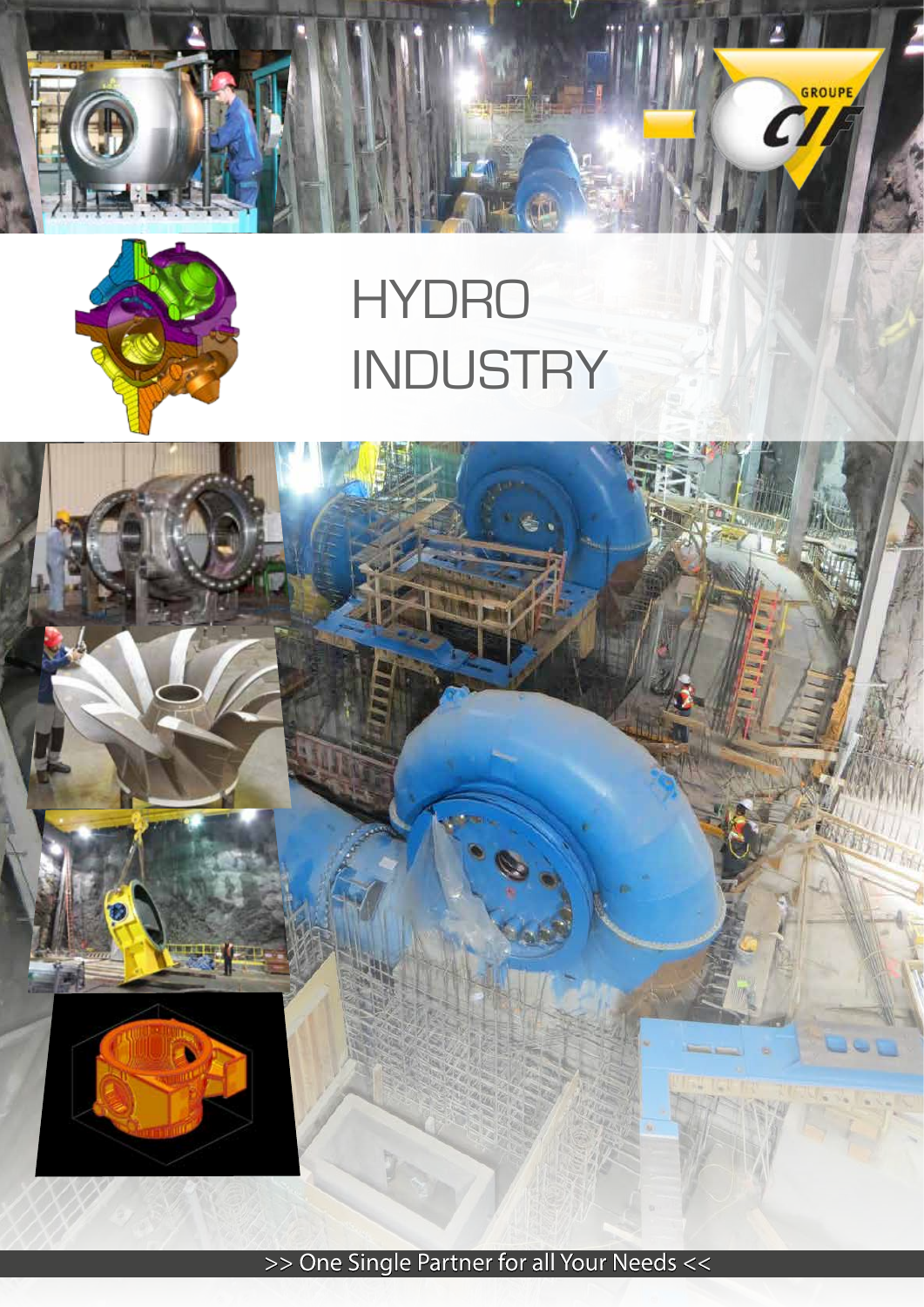



**Monobloc Francis wheel** 





■ Castings finished machined up to : 80 tonnes in cast steel 140 tonnes in SG Iron 20 tonnes in Stainless steel

**Prototyping** 

**Co-design, revamping & optimization** 

**Cladding in** butterfly valve sealing area









Digital channel optimization from design to manufacturing & inspection





### **VALVES**

#### **Ball valve**



## DAMS & WINCHES

Complete drive units for lifting gates **No. Twin side gearboxes** Worm drive unit

**Usual production with foundry tooling (pattern),** Strato -conception, FastForm (patternless), or sand additive manufacturing.

MIG Welding



#### **TURBINES**



Discharge body







**Injection nozzle** 









- 
-